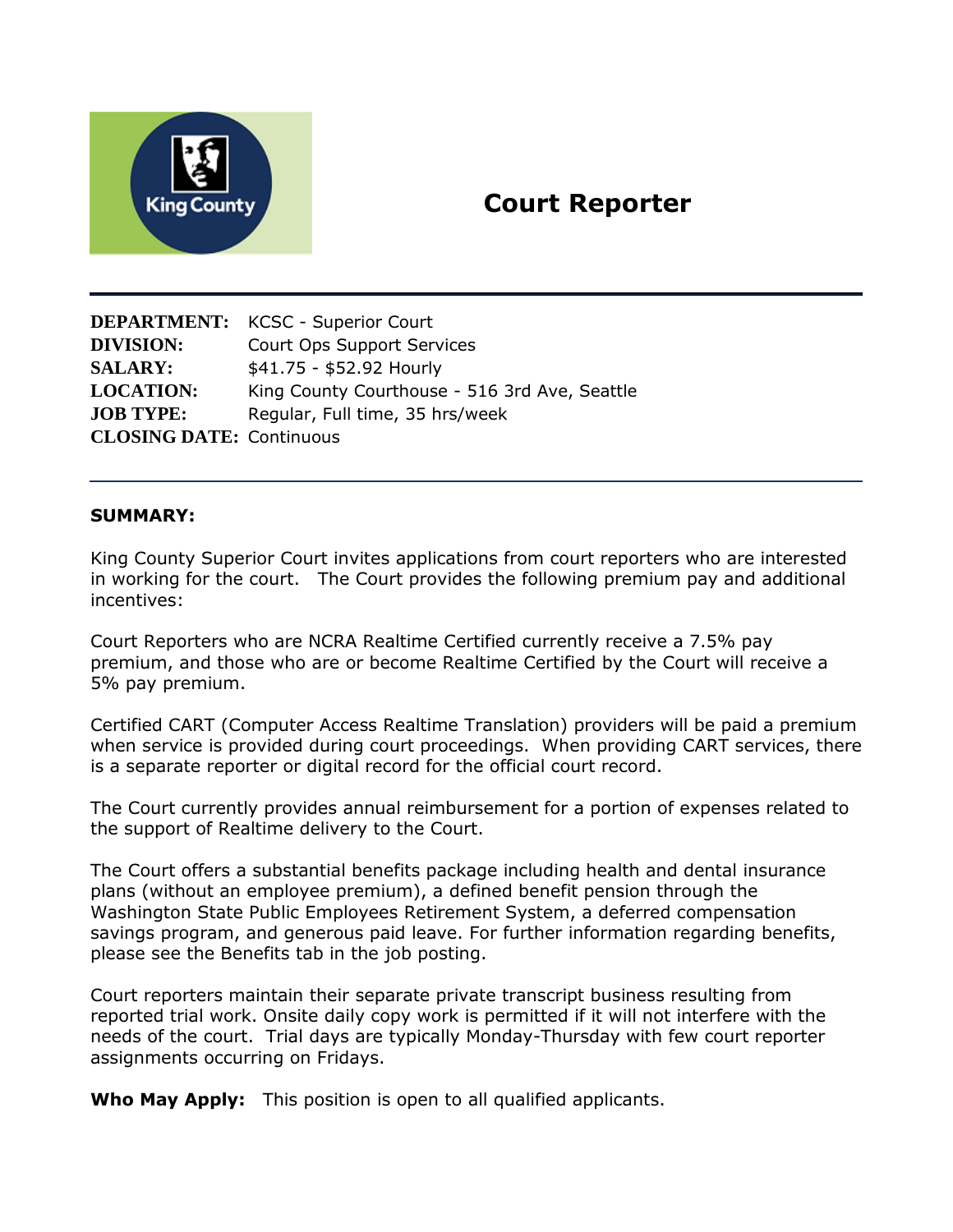**Work Schedule and terms:** This is a full-time benefit-eligible position working 35 hours per week. Work schedule is Monday through Friday, 8:30 AM - 4:30 PM. This position is FLSA nonexempt (hourly) and eligible for overtime pay for work performed in excess of 40 hours.

**Work location:** This position is based at the King County Courthouse in Seattle, but may, on limited occasions, be required to work at other Superior Court locations as well, if remote reporting is not feasible. Each reporter is provided a secure private office for their daily use.

**Union Representation:**This position is represented by PROTEC Local 17

**Additional Materials Required:** Please include a resume and cover letter describing how you meet or exceed the requirements for this position. These materials are supplemental to your application. You must still completely fill out the on-line application with your relevant education and work experience. Your application may be rejected as incomplete if you include relevant information only on the resume and cover letter. Applications that state "see resume" are considered incomplete and will not be accepted.

Please note that you can attach multiple documents to your application. Your options are:

1) Copy and paste one or more documents into the text resume section of the application.

2) Attach multiple documents/files in the resume attachment section.

### **JOB DUTIES:**

The incumbent is responsible for the verbatim official record, provides readback upon request, prepares certified transcripts of the proceedings; uses Computer Aided Transcript (CAT) and perform duties among various courthouses.

Attend each term of Court as directed by the Judge presiding and takes accurate notes (record) of the court proceedings.

Provide Realtime Reporting to the Judge.

Responsible for filing all verbatim notes in the Office of the Clerk of the Superior Court. File updated copies of a computer-aided transcript.

# **EXPERIENCE, QUALIFICATIONS, KNOWLEDGE, SKILLS:**

### **Required Qualifications:**

Realtime Court Reporting is required. Pay premiums are made depending upon a Court Reporter's level of Realtime qualification. Court Reporters who are NCRA Realtime Certified receive a 7.5% pay premium. The court provides an opportunity for in-house Realtime Certification. Those who are or become Realtime Certified by the Court will receive a 5% pay premium.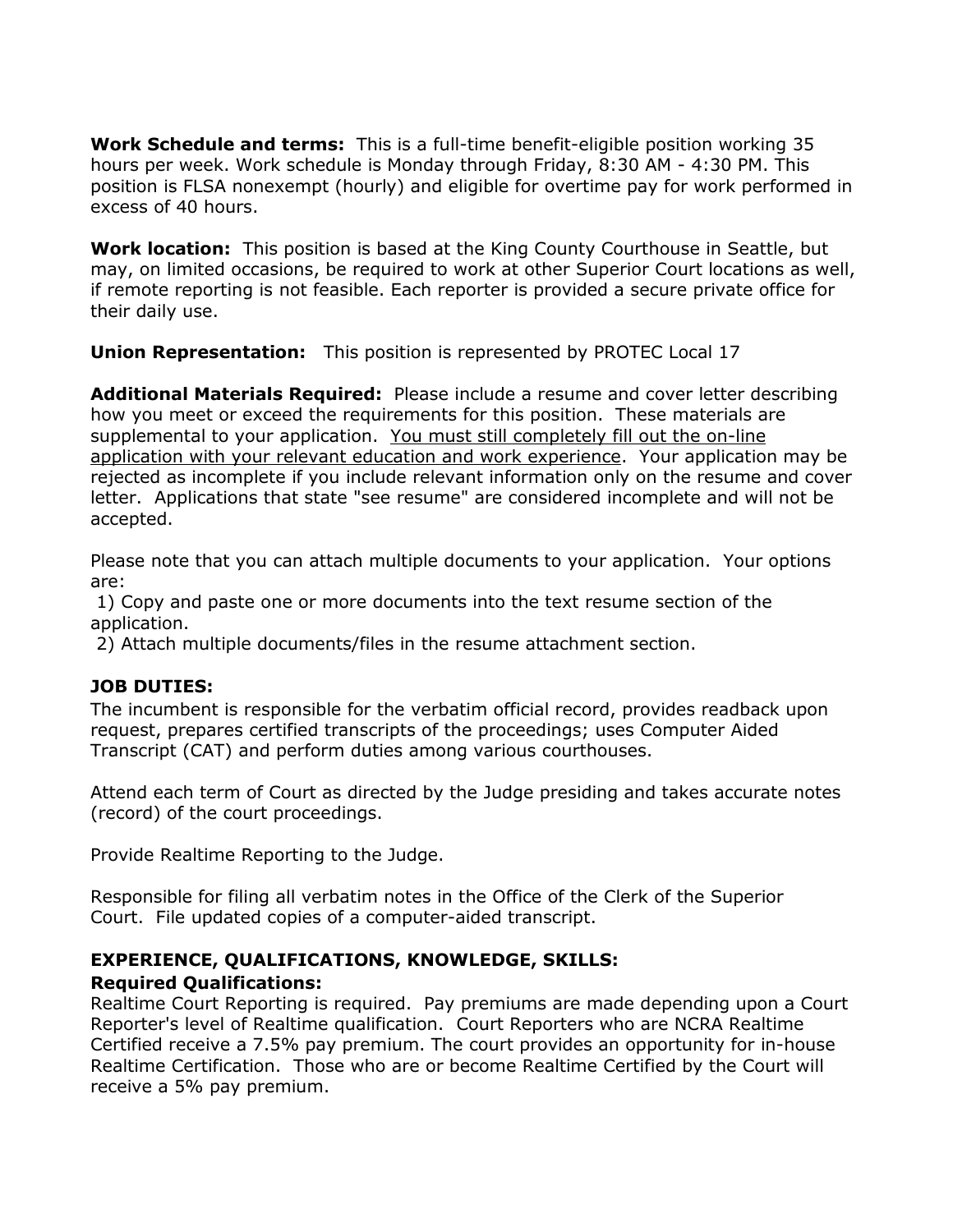Graduation from an accredited court reporter course offered through a university or business college with emphasis on English, law, medical terminology, and phonetics are required.

Three years of experience as a skilled, practical reporter or who upon examination shall be able to report and transcribe accurately 175 words per minute of the judge's charge or 200 words per minute of testimony each for five (5) consecutive minutes (RCW 2.32.180).

Working knowledge of courtroom proceedings and production of transcripts. Knowledge of all facets of reporting depositions, industrial insurance hearings, etc. Working knowledge of local rules, court procedures and processes is required.

### **Desirable Qualifications:**

College degree or some post-secondary education is desirable.

NCRA Certified Realtime Reporting is desirable but not required.

Prior experience in a large volume general jurisdiction trial court is preferred but not required.

CART (Computer Access Realtime Translation) reporting is desirable but not required.

## **SUPPLEMENTAL INFORMATION:**

**Special Requirements:** The ability to reliably travel throughout the county is required. Finalists are subject to the Washington State Patrol criminal background check and a reference check. Criminal background records are not automatically disqualifying.

### **King County Superior Court is an Equal Employment Opportunity (EEO) Employer**

No person is unlawfully excluded from employment opportunities based on race, color, religion, national origin, sex (including gender identity, sexual orientation and pregnancy), age, genetic information, disability, veteran status, or other protected class. Our EEO policy applies to all employment actions, including but not limited to recruitment, hiring, selection for training, promotion, transfer, demotion, layoff, termination, rates of pay or other forms of compensation.

#### *As of December 6, 2021, King County Superior Court employees are required to be fully vaccinated against COVID-19. Your response to questions regarding your vaccination status will be reviewed as part of Superior Court's hiring process.*

**Selection process:** Application materials will be screened for qualifications and the most competitive candidates will be invited for interviews.

If you have questions regarding this position, please call King County Superior Court Human Resources at (2060 477-1536